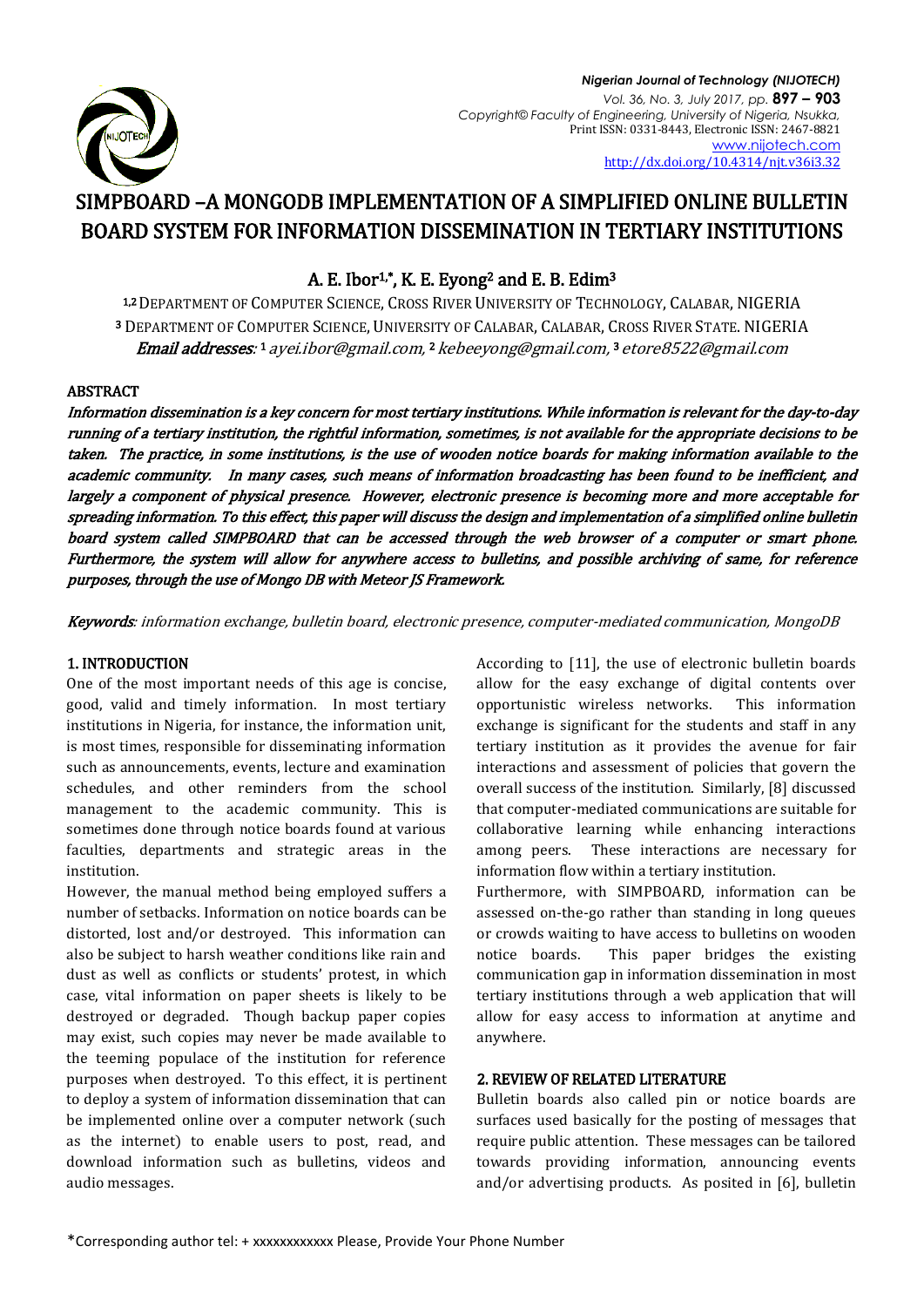boards are based on asynchronous text-based computermediated communication (CMC). This method of communication is discussed in their work as providing the means to create, exchange and identify information using the network of telecommunication systems. The ability to create, exchange and identify information enhances social presence as discussed in [9].

Computer-mediated communication systems such as online bulletin boards are highly interactive. This system of communication merges the stable disposition of written communication with the speed and dynamism of spoken communication. This synergy creates a platform for quick access to digital contents and the tendency to take decisions in real time. In [12], it is claimed that the use of bulletin board systems allow for the merging of messages into a list that can be accessed and approved by one or more participants. This enhancement in information sharing creates convenience for the consumers of the information in terms of implementation and reuse.

According to [2], asynchronous text-based communication such as bulletin boards and email are relevant for a lot of reasons. One of such reasons is that they contribute to cognitive and affective outcomes in information exchange among people. Moreover, the target audience can be reached at long distances, and collaborative knowledge building as asserted by [4] is a possibility through the use of asynchronous text-based communication. Although [3] claim that online bulletin boards have not evolved significantly with the fast pace of development witnessed in the evolution of software systems, [13] believe that the ubiquitous nature of the Internet will likely allow for the emergence of computermediated communications such as online bulletin boards to evolve as veritable means of information exchange across professional, educational and interpersonal realms.

#### 3. DESIGN METHODOLOGY

This section highlights the various components of the design of SIMPBOARD for effective information dissemination in a typical tertiary institution. A brief description of the proposed system and the interactions within its components is also presented. This necessitates the design of a new system that adopts an object-oriented design approach for describing its different design elements.

#### 3.1 The Proposed System

SIMPBOARD develops a web-based bulletin board system for tertiary institutions. The system will provide a means for students and staff of any tertiary institution to conveniently access information with ease irrespective of their locations. The system enables:

- i. Notification of new bulletins to users as they are posted on the board.
- ii. Access to information irrespective of the user's location at any given point in time.
- iii. A database of all the information posted on the board.
- iv. Access to concise and verifiable information.
- v. Approvals of posts by an administrator to enhance the dissemination of reliable information
- vi. User authentication for protected access to information.

#### 3.2 High level Model of the Proposed System

This section identifies all the modules in the new system design and the relationship that exist between them. The high level model shows the logical order in the hierarchy of modules for input and output operations.

Figure 1 presents an overview of the entire system, identifies the main components of the SIMPBOARD web application and its various interfaces. The various functions of the main actors of the system including the Administrator, Staff and Students are depicted. While the staff and students can view posts such as announcements and events, and as well manage their personal settings, the administrator will be able to manage announcements, events, staff and students' profiles. Posts added to SIMPBOARD are censored and approved by the administrator before they are made accessible to the users (staff and students). This is to enhance the accuracy of the information presented before it is uploaded for public consumption. Similarly, the administrator can edit or delete posts at any point in time on SIMPBOARD.

#### 3.3 Use case diagram

The use case diagram captures the dynamic behaviour of the system and defines the reaction of the elements of the system at its point of operation or execution. Modeling a system with static behaviour is not adequate. To this effect, [10] opines that a use case diagram comprises internal and external agents called actors. These actors are used to model the behaviour of the system as viewed by an external observer. Therefore, the diagram depicts the system including the subsystem of an application, in order to capture the different functionalities of the system dynamically. Figure 2 shows the use case diagram of the SIMPBOARD system wherein one can see the different actors and their use cases for the system.

#### 3.4 Activity Diagram

Figures 3 and 4 show the activity diagrams of the SIMPBOARD application.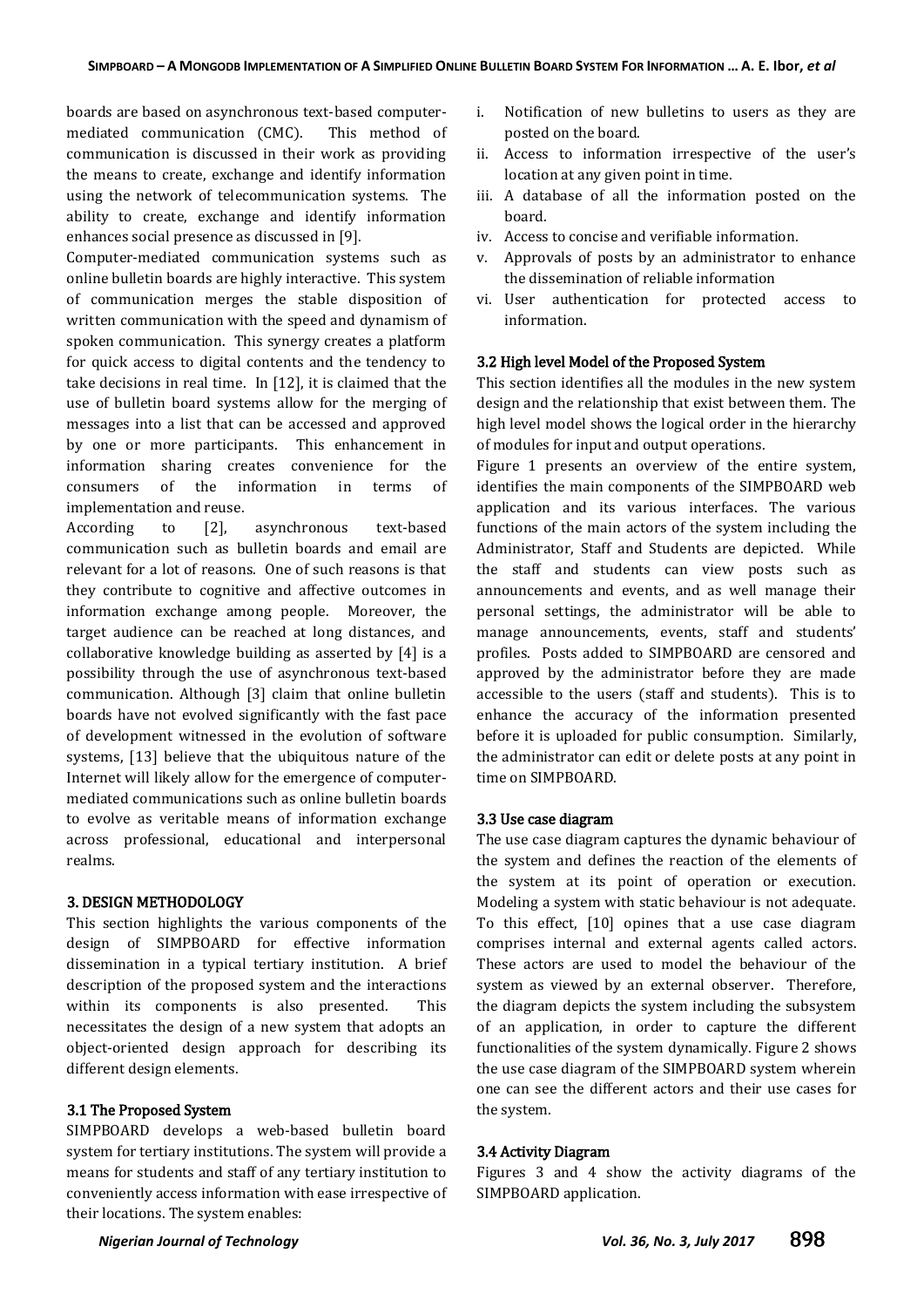

Figure 1: High level model of the proposed system

#### 3.5 Database Design

The database design for the system is based on MongoDB. The differences between a typical SQL Database and MongoDB are depicted in Table 1.

| SOL         | MongoDB     |
|-------------|-------------|
| database    | database    |
| table       | collection  |
| row         | document    |
| column      | Field       |
| Primary key | Primary key |

#### 4. EXPERIMENTAL RESULTS AND DISCUSSION

This section gives a description of the experiments performed during the implementation phase of the proposed system. All experiments were carried out using Meteor JS (Meteor JavaScript) and MongoDB, and run on an Intel® Pentium ® CPU N3520 running Microsoft Windows 10 64-bit operating system, dual core 2.16GHz with 4.0GB RAM.

#### 4.1 Sample Run

The output of the experimentation of the proposed system is discussed in this section. There are two modules in this application namely the administrator and user modules respectively. Each of the modules can be invoked at the time of login. The login page serves as the default page of the application as shown in Figure 5. Existing users can login by supplying their login details while new users will have to register before they can have access to the application using the forms in Figures 6 and 7 respectively. The user can be a staff or student of the institution while the administrator serves as the super-user. All created accounts are displayed for activation by the administrator before they are accessible by the account owners (see Figure 8). This is to reduce and possibly eliminate the misuse of the SIMPBOARD application.

The administrator module is invoked when the login type is *admin*. This displays the admin panel as shown in Figure 9.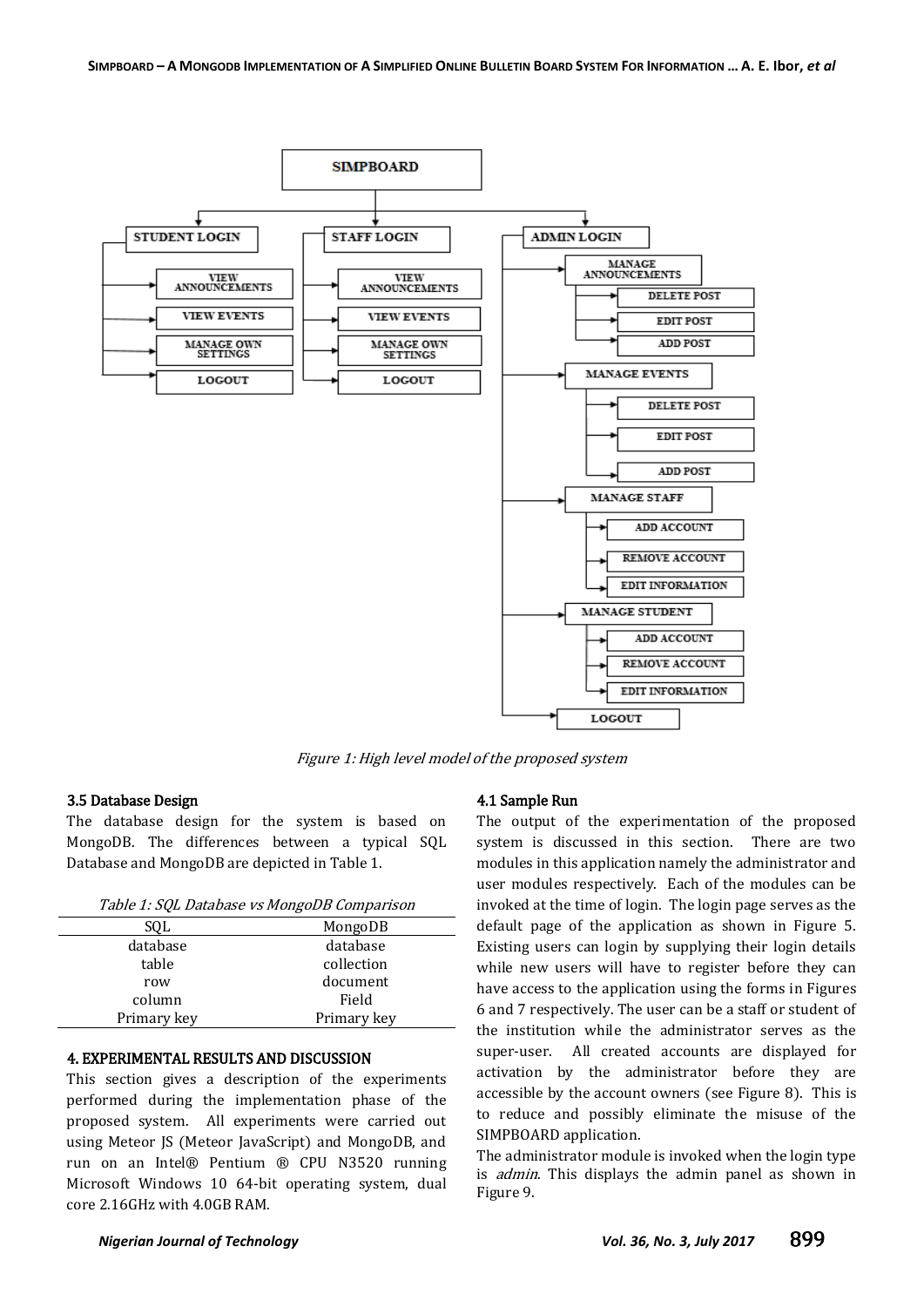

Figure 2. The use case diagram of the SIMPBOARD system







Figure 4. Activity diagram of the user's actions



Figure 5. Login page for the SIMPBOARD application

| $\!\times\!$<br>Staff Registration<br>Student Registration<br>Staff Registration<br>First Name<br>Last Name |
|-------------------------------------------------------------------------------------------------------------|
|                                                                                                             |
|                                                                                                             |
|                                                                                                             |
|                                                                                                             |
| Phone Number                                                                                                |
| Staff ID                                                                                                    |
| Password                                                                                                    |
| Password should be at least 4 characters                                                                    |
| <b>REGISTER</b>                                                                                             |
| CLOSE                                                                                                       |
| Register                                                                                                    |
|                                                                                                             |

Figure 6. Staff registration page for the SIMPBOARD application

|                       | <u>. .</u>                                        |  |
|-----------------------|---------------------------------------------------|--|
| <b>BULLETIN BOARD</b> |                                                   |  |
|                       | $\times$                                          |  |
|                       | Staff Registration<br><b>Student Registration</b> |  |
|                       | <b>Student Registration</b>                       |  |
|                       | First Name                                        |  |
|                       | Last Name                                         |  |
|                       |                                                   |  |
|                       | Phone Number                                      |  |
|                       | Registration No.                                  |  |
|                       |                                                   |  |
|                       | Password                                          |  |
|                       | Password should be at least 4 characters          |  |
|                       | <b>REGISTER</b>                                   |  |
|                       | CLOSE                                             |  |
|                       | Register                                          |  |
|                       |                                                   |  |
|                       |                                                   |  |
|                       |                                                   |  |

Figure 7. Student registration page for the SIMPBOARD application

| <b>USERS</b>      |                  |                     |                            |                       |                       |                 |
|-------------------|------------------|---------------------|----------------------------|-----------------------|-----------------------|-----------------|
|                   |                  |                     | <b>STAFF</b>               |                       |                       |                 |
|                   |                  |                     |                            |                       |                       | <b>Add User</b> |
| <b>First Name</b> | <b>Last Name</b> | <b>Phone Number</b> | Staff ID.                  | <b>Account Status</b> | <b>Modify User</b>    |                 |
| John              | Doe              | 08057738112         | 1111                       | Activated             | Edit<br><b>Delete</b> |                 |
| Simbi             | Adeyemi          | 08123675298         | 1123                       | Activated             | Delete<br>Fdit        |                 |
| Evans             | Jack             | 08029876432         | 1145                       | Activated             | Edit<br>Delete        |                 |
| Effiong           | Mario            | 08034567892         | 1176                       | Activated             | Edit<br>Delete        |                 |
| Fath              | Benedict         | 09092234567         | 1108                       | Not Activated         | <b>Delete</b><br>Edit |                 |
|                   |                  |                     |                            |                       |                       |                 |
|                   |                  |                     | <b>STUDENTS</b>            |                       |                       |                 |
| <b>First Name</b> | <b>Last Name</b> | <b>Phone Number</b> | <b>Registration Number</b> | <b>Account Status</b> | <b>Modify User</b>    |                 |
| Chika             | Smith            | 08128752345         | 11/CSC/045                 | <b>Not Activated</b>  | Edit Delete           |                 |
| Ade               | John             | 07037652514         | 11/MEC/008                 | Not Activated         | Edit<br>Delete        |                 |
| Alex              | Mark             | 08092733375         | 09/MTH/071                 | Deactivated           | <b>Delete</b><br>Edit |                 |
| Amarachi          | Olu              | 0904640089          | 15/ARC/021                 | Not Activated         | Edit<br><b>Delete</b> |                 |
|                   |                  |                     |                            |                       |                       |                 |

Figure 8. User activation page for SIMPBOARD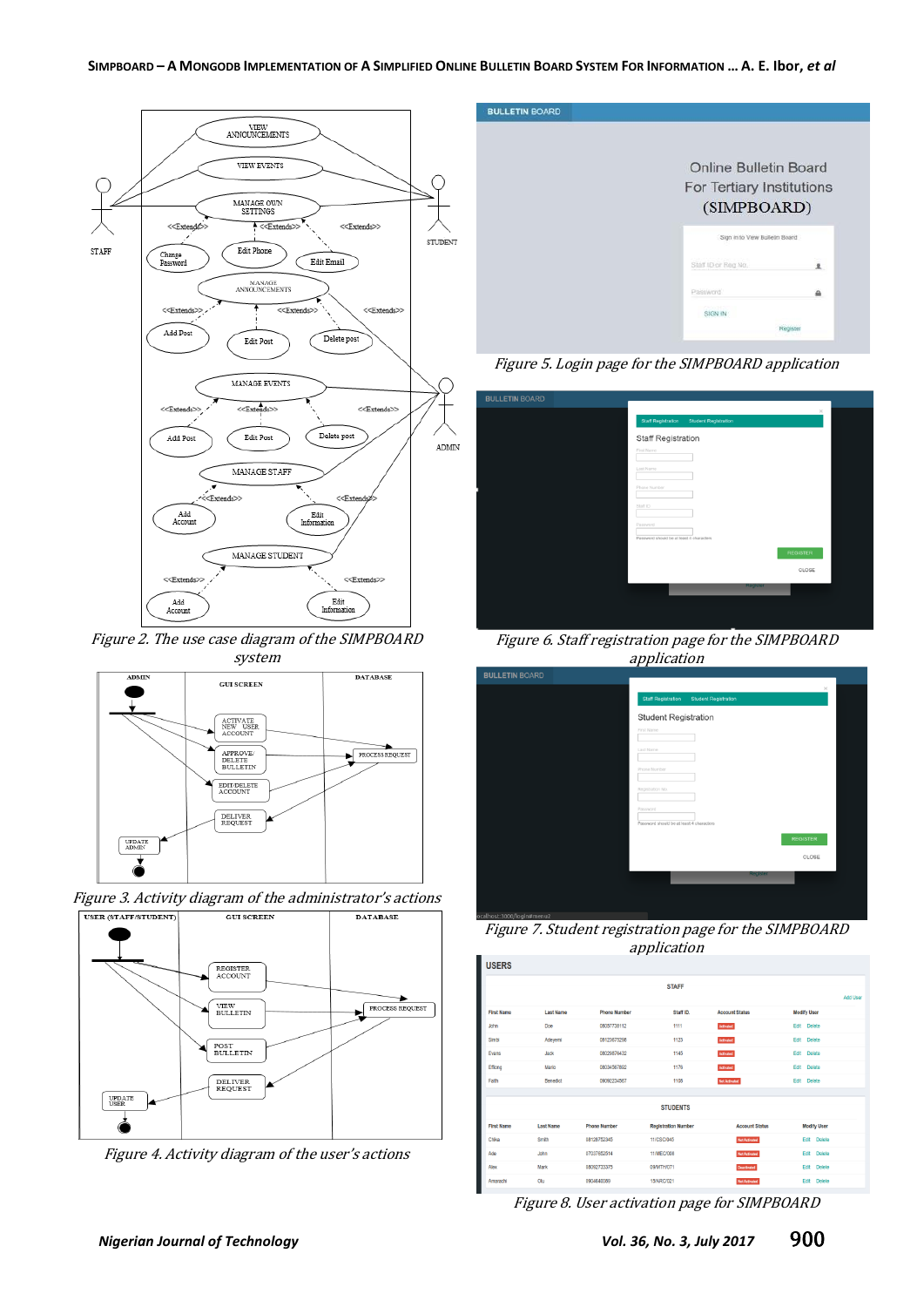| <b>BULLETIN Board</b> | ٠                               |                                                                                                                                                            |                     |                                                                                                                                                                                |                     |                       |           |          |                        |             | Logout &                        |  |
|-----------------------|---------------------------------|------------------------------------------------------------------------------------------------------------------------------------------------------------|---------------------|--------------------------------------------------------------------------------------------------------------------------------------------------------------------------------|---------------------|-----------------------|-----------|----------|------------------------|-------------|---------------------------------|--|
| M)<br>* Home          |                                 | <b>Admin Panel</b>                                                                                                                                         |                     |                                                                                                                                                                                |                     |                       |           |          |                        |             |                                 |  |
| Create Bulletin       | <b>TEXT BULLETINS</b>           |                                                                                                                                                            |                     |                                                                                                                                                                                |                     |                       |           |          |                        |             |                                 |  |
|                       | <b>Bulletin Title Posted On</b> |                                                                                                                                                            | <b>Status</b>       | <b>Bulletin Message</b>                                                                                                                                                        |                     |                       |           |          | Posted<br>Uy           |             | Views Modify<br><b>Bulletin</b> |  |
|                       | Anouncement                     | 06 Feb. 2016<br>The shall be a meeting with all Vice Chancellors of all Universities in Nigeria with Minister of Education<br><b>Assroved</b><br>$7:57$ pm |                     |                                                                                                                                                                                |                     |                       |           |          |                        |             | Edit Delate                     |  |
|                       | ASUU<br>Meeting                 | 23 Feb. 2016<br>2:31 pm                                                                                                                                    | <b>Not Approved</b> | There Shall be a general Meeting of all ASUU members on the 25th of Feburary 2016.                                                                                             |                     |                       |           |          | admin                  |             | Edit Delete                     |  |
|                       | University<br>Games             | 25 Feb. 2016<br>4:05 pm                                                                                                                                    | Accessi             | You are Contially invited to this year's University Sports Competition Holding in Cross River State                                                                            |                     |                       |           |          | admin                  |             | Edit Delete                     |  |
|                       | Season<br>Greetings             | 25 Feb. 2016<br>4:25 pm                                                                                                                                    | Approved            | As you celebrate this Festive Season I wish you and your family a happy holiday                                                                                                |                     |                       |           |          | Falth<br>Ölü           | Edt.        | Delate                          |  |
|                       | Seminar                         | 08 Mar. 2016 2:46<br>D/R)                                                                                                                                  | Approved            | The will be a Seminar on "The Importance of Information Technology in a growing Economy" at the Tinapa Knowledge City, Calabar, Cross River<br>State. Date: Feburary 14, 2017. |                     |                       |           |          | admin                  | Edit Delete |                                 |  |
|                       | <b>IMAGE BULLETINS</b>          |                                                                                                                                                            |                     |                                                                                                                                                                                |                     |                       |           |          |                        |             |                                 |  |
|                       | <b>Bulletin Title</b>           |                                                                                                                                                            |                     | Posted On                                                                                                                                                                      | <b>Status</b>       | <b>Bulletin Image</b> | Posted By | Views    | <b>Modify Bulletin</b> |             |                                 |  |
|                       | idea jpg                        |                                                                                                                                                            |                     | 25 Jan. 2017 1:35 pm                                                                                                                                                           | <b>Net Approved</b> | M                     | admin     | ö        | Delete                 |             |                                 |  |
|                       | IMG_20160303_093927.jpg         |                                                                                                                                                            |                     | 25 Jan. 2017 1:35 pm                                                                                                                                                           |                     |                       | admin.    | $\theta$ | Delete                 |             |                                 |  |
|                       | IMG_20160303_092743.jpg         |                                                                                                                                                            |                     | 25 Jan. 2017 1:35 pm                                                                                                                                                           |                     |                       | admin     | Ö        | Delete                 |             |                                 |  |
|                       |                                 |                                                                                                                                                            |                     | Figure 9. Administrator panel showing text and image bulletins                                                                                                                 |                     |                       |           |          |                        |             |                                 |  |
| <b>BULLETIN Board</b> | $\equiv$                        |                                                                                                                                                            |                     |                                                                                                                                                                                |                     |                       |           |          |                        |             | Logout                          |  |
|                       |                                 |                                                                                                                                                            |                     |                                                                                                                                                                                |                     |                       |           |          |                        |             |                                 |  |
|                       |                                 | <b>Bulletin</b> Dashboard                                                                                                                                  |                     |                                                                                                                                                                                |                     |                       |           |          |                        |             |                                 |  |
| Create Bulletin       |                                 |                                                                                                                                                            |                     | Welcome To Online Bulletin Board For Tertiary Institutions (SIMPBOARD)                                                                                                         |                     |                       |           |          |                        |             |                                 |  |
|                       | Anouncement                     |                                                                                                                                                            |                     | <b>University Games</b>                                                                                                                                                        |                     | Season Greetings      |           | Seminar  |                        |             |                                 |  |

Figure 10. User's dashboard showing text and image bulletins

25 Feb. 2016 4:05 pm

University Sports Comp<br>Cross River State

Vou are Cordially invited to this year's

The admin panel displays all categories of bulletins including text and image bulletins. The bulletins created and sent by the users appear on the admin panel who has the prerogative to approve or disapprove the contents of the bulletins. The approved bulletins are then viewed by all users who have access to the application through the user's dashboard as shown in Figure 10. All new bulletins are created using the new bulletin page (see Figure 11 and Figure 12).

 $6757$  pm

Chancellors of all Universi<br>with Minister of Education

The shall be a meeting with all Viol

Text bulletins are created by entering the bulletin's title and message, and clicking the submit button as depicted in Figure 11. However, when the image bulletin option is selected, the new image bulletin can be uploaded for approval as shown in Figure 12.

All submitted bulletins can be edited before approval. This is achieved by clicking the edit option on the admin panel (see Figure 13). In the same vein, bulletins can be deleted when not suitable for publication or when no more in use with the delete option as depicted in Figure 14. This operation helps to keep a database of only relevant bulletins.

**At Live Model A Affirmed** 

The will be a Seminar on The

e a Jermi<br>se of Inform

Importance or Information Technology<br>a growing Economy" at the Tinapa<br>Knowledge City, Calabar, Cross River<br>State. Date: Feburary 14, 2017

#### 4.2 Evaluation of the SIMPBOARD application

25 Feb. 2016 4:25 pm Posted By: Faith Olu

you and your family a happy ho

As you calchrate this Festive Season I

SIMPBOARD provides an easy but efficient way of disseminating information in a tertiary institution without recourse to an increase in the computational complexity of the target machines.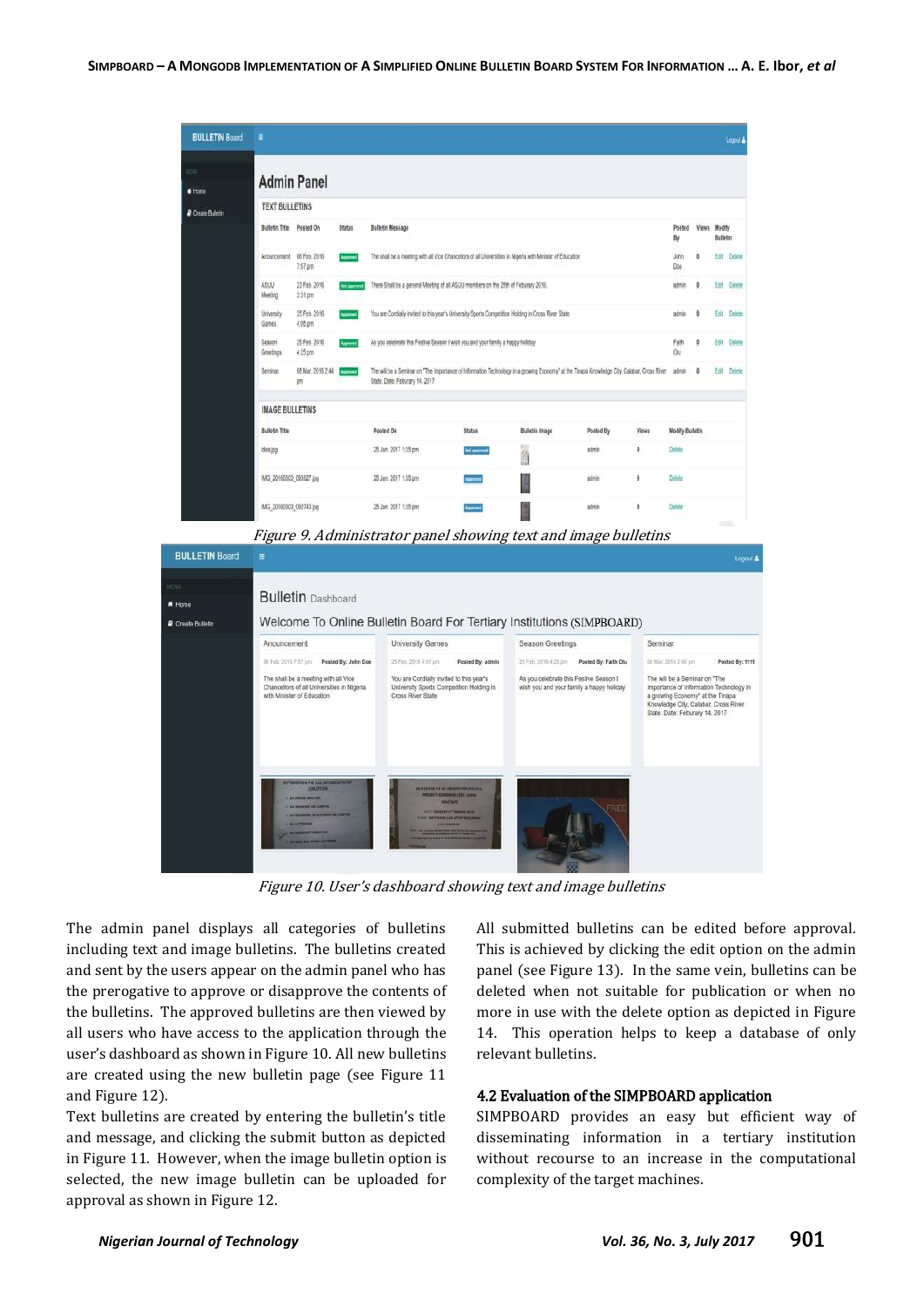SIMPBOARD - A MONGODB IMPLEMENTATION OF A SIMPLIFIED ONLINE BULLETIN BOARD SYSTEM FOR INFORMATION ... A. E. Ibor, et al



Figure 11. New bulletin creation page with the text bulletin option selected

| <b>BULLETIN Board</b>                    | Ξ                                                                                                                                                                                                                                                                                                                                                                                    |
|------------------------------------------|--------------------------------------------------------------------------------------------------------------------------------------------------------------------------------------------------------------------------------------------------------------------------------------------------------------------------------------------------------------------------------------|
| <b>MENU</b><br># Home<br>Create Bulletin | <b>Text Bulletin or Image Bulletin</b><br><b>Upload Image</b>                                                                                                                                                                                                                                                                                                                        |
|                                          | Upload Image                                                                                                                                                                                                                                                                                                                                                                         |
|                                          |                                                                                                                                                                                                                                                                                                                                                                                      |
|                                          |                                                                                                                                                                                                                                                                                                                                                                                      |
| п.                                       | $\overline{A}$ $\overline{A}$ $\overline{B}$ $\overline{B}$ $\overline{B}$ $\overline{B}$ $\overline{B}$ $\overline{B}$ $\overline{B}$ $\overline{B}$ $\overline{B}$ $\overline{B}$ $\overline{B}$ $\overline{B}$ $\overline{B}$ $\overline{B}$ $\overline{B}$ $\overline{B}$ $\overline{B}$ $\overline{B}$ $\overline{B}$ $\overline{B}$ $\overline{B}$ $\overline{B}$ $\overline{$ |

Figure 12. New bulletin creation page with the image bulletin option selected

|                            |                                                                  | <b>Bulletin Message</b><br><b>Status</b> |           | X.           |                             |                | By                 | Posted Views Modify    | <b>Bulletin</b> |              |
|----------------------------|------------------------------------------------------------------|------------------------------------------|-----------|--------------|-----------------------------|----------------|--------------------|------------------------|-----------------|--------------|
|                            | Anouncement 06 Feb 2016<br>7.57 pm                               | <b>Edit Bulletin</b>                     |           |              | ith Minister of Education   |                | <b>John</b><br>Doe | $\alpha$               |                 | Edit: Delete |
| <b>ASUU</b><br>Meeting     | 23 Feb. 2016<br>2:31 pm                                          |                                          |           |              | <b>Irv 2016.</b>            |                | admin              | $\circ$                |                 | Edit Delate  |
| <b>University</b><br>Games | 25 Feb. 2016<br>4:05 pm                                          | Title<br>Anouncement                     |           |              | n Cross River State         |                | admin              | $\overline{0}$         |                 | Edit Deleter |
| <b>Season</b><br>Greetings | 25 Feb. 2016<br>4.25 pm                                          |                                          |           |              | ay                          |                | Falth<br>Olu       | $\alpha$               |                 | Edit Delate  |
| Seminar                    | 08 Mar. 2016<br>2:46 pm                                          | <b>Message</b><br>The shall be a<br>î    |           |              | wing Economy" at the Tinapa |                | admin 0            |                        |                 | Edit Delete  |
|                            | meeting with all<br>Vice Chancellors -<br><b>IMAGE BULLETINS</b> |                                          |           |              |                             |                |                    |                        |                 |              |
| <b>Bulletin Title</b>      |                                                                  |                                          | CLOSE     | SAVE CHANGES | Posted By                   | <b>Views</b>   |                    | <b>Modify Bulletin</b> |                 |              |
| idea jog                   |                                                                  |                                          |           |              | admin                       | $\bullet$      | <b>Doloto</b>      |                        |                 |              |
|                            | IMG 20160303_093927.jpg                                          | 25 Jan. 2017 1:35 pm                     | Approved. |              | admin                       | $\circ$        | <b>Detete</b>      |                        |                 |              |
|                            | IMG 20160303 092743.jpg                                          | 25 Jan. 2017 1:35 pm                     | Approved  |              | admin                       | $\ddot{\circ}$ | Delete:            |                        |                 |              |
|                            | IMG 20160224 111001.jpg                                          | 25 Jan. 2017 1:35 pm                     | Approved  |              | 1111                        | $\bullet$      | Detete.            |                        |                 |              |

Figure 13. Editing a text bulletin before publication

|                         | Bulletin Title Posted On  | <b>Status</b>       | Are you sure you want to Delete this Bulletin?                                     |                     |                       |                                                                                                        |          | Posted<br>By | <b>Views</b>           | Modify<br>Bulletin |        |
|-------------------------|---------------------------|---------------------|------------------------------------------------------------------------------------|---------------------|-----------------------|--------------------------------------------------------------------------------------------------------|----------|--------------|------------------------|--------------------|--------|
| Anouncement             | 06 Feb. 2016<br>7:57 pm   | Approve             |                                                                                    | Cancel              | OK                    | ligeria with Minister of Education                                                                     |          | John<br>Doe  | $\ddot{\phantom{0}}$   | Edit               | Delete |
| <b>ASUU</b><br>Meeting  | 23 Feb. 2016<br>2:31 pm   | <b>Not Approved</b> | There Shall be a general Meeting of all ASUU members on the 25th of Feburary 2016. |                     |                       |                                                                                                        |          | admin        | $\circ$                | Edit               | Delete |
| University<br>Games     | 25 Feb. 2016<br>4:05 pm   | Approved            |                                                                                    |                     |                       | You are Cordially invited to this year's University Sports Competition Holding in Cross River State    |          | admin        | $\circ$                | Edit               | Delete |
| Season<br>Greetings     | 25 Feb. 2016<br>4:25 pm   | Approved            | As you celebrate this Festive Season I wish you and your family a happy holiday    |                     |                       |                                                                                                        |          | Faith<br>Olu | $\circ$                | Edit               | Delete |
| Seminar                 | 08 Mar. 2016<br>$2:46$ pm | Approved            | Knowledge City, Calabar, Cross River State, Date: Feburary 14, 2017                |                     |                       | The will be a Seminar on "The Importance of Information Technology in a growing Economy" at the Tinapa |          | admin        | $\circ$                | Edit               | Delete |
| <b>IMAGE BULLETINS</b>  |                           |                     |                                                                                    |                     |                       |                                                                                                        |          |              |                        |                    |        |
| <b>Bulletin Title</b>   |                           |                     | Posted On                                                                          | <b>Status</b>       | <b>Bulletin Image</b> | Posted By                                                                                              | Views    |              | <b>Modify Bulletin</b> |                    |        |
| idea.jpg                |                           |                     | 25 Jan. 2017 1:35 pm                                                               | <b>Not Approved</b> | 焰                     | admin                                                                                                  | 0        | Delete<br>-- |                        |                    |        |
| IMG 20160303 093927.jpg |                           |                     | 25 Jan. 2017 1:35 pm                                                               | Approved            |                       | admin                                                                                                  | o        | Delete       |                        |                    |        |
| IMG_20160303_092743.jpg |                           |                     | 25 Jan. 2017 1:35 pm                                                               | Approved            |                       | admin                                                                                                  | $\theta$ | Delote       |                        |                    |        |
|                         | IMG 20160224 111001.jpg   |                     | 25 Jan. 2017 1:35 pm                                                               | Approved            |                       | 1111                                                                                                   | ٥        | Delete       |                        |                    |        |

Figure 14. Using the delete option to erase a bulletin from the admin panel and database

Our application authenticates users, and the contents they post are scrutinized for prohibited words and images by an administrator before publication. Some of the existing online bulletin board systems are

computationally expensive, and some are also proprietary with very specific system requirements [14]. However, SIMPBOARD uses MongoDB as its backend and can run on any Intel processor (as well as on